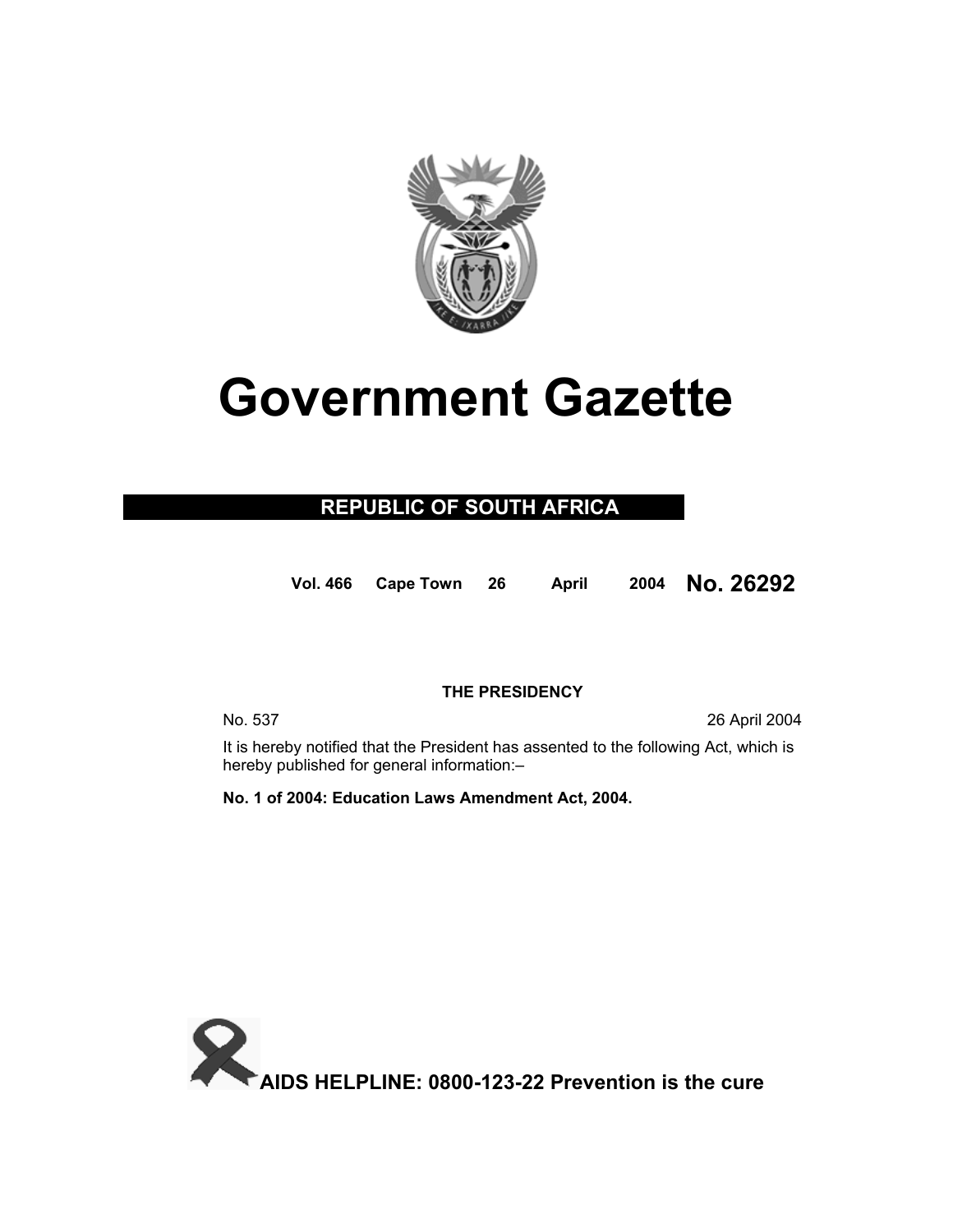| Act No. 1, 2004 | EDUCATION LAWS AMENDMENT ACT, 2004                                                    |  |  |  |  |
|-----------------|---------------------------------------------------------------------------------------|--|--|--|--|
|                 | <b>GENERAL EXPLANATORY NOTE:</b>                                                      |  |  |  |  |
|                 | Words in bold type in square brackets indicate omissions from<br>existing enactments. |  |  |  |  |
|                 | Words underlined with a solid line indicate insertions in<br>existing enactments.     |  |  |  |  |

*(English text signed by* **the** President.) *(Assented to 20 April 2004.)* 

## **ACT**

To amend the South African Qualifications Authority Act, **1995, so** as to effect textual corrections; to make provision for an increase in the number of members of the Authority nominated by the organised teaching profession; and to provide for the extension of the term of office of members of the Authority; to amend the South African Schools Act, **1996, so** as to provide for the prohibition of the payment of unauthorised remuneration to **a** state employee employed in terms of the Employment of Educators Act, **1998,** or the Public Service Act, **1994,** by a governing body; to amend the Employment of Educators Act, 1998, so as to effect textual corrections; and to provide for an appeal by the employer against the finding **of** the presiding officer of a disciplinary hearing; to amend the General and Further Education and Training Quality Assurance Act, **2001, so** as to extend the definition of "Council"; and to provide for matters connected therewith.

**B** E IT ENACTED by the Parliament of the Republic of South Africa, as follows:-

#### Amendment of section **4** of Act **58** of **1995,** as substituted by section **1** of Act **53** of **2000**

**1.** Section 4 of the South African Qualifications Authority Act, 1995, is hereby 5 amended by-

*(a)* the substitution for subsection (1) of the following subsection:

- "(1) The Authority shall consist of a chairperson who shall be appointed in terms of subsection (2), such members as shall be appointed in terms of subsections  $(3)$  and  $(4)$ , and an executive officer who shall be 10 appointed in terms of subsection **[(7)]** (8).";
- *(b)* the substitution in subsection (3) for paragraph  $(n)$  of the following paragraph: *"(n)* [two] three members nominated by the organised teaching profession;"; and
- $(c)$  the addition of the following subsection: 15  $(9)$  Despite subsection  $(6)$ , the Minister may extend the term of office of any member of the Authority, but the extension may not exceed a period of two years.".

#### Insertion of section **38A** in Act **84 of 1996**

*2.* The South African Schools Act, 1996, is hereby amended by the insertion after 20 section 38 of the following section: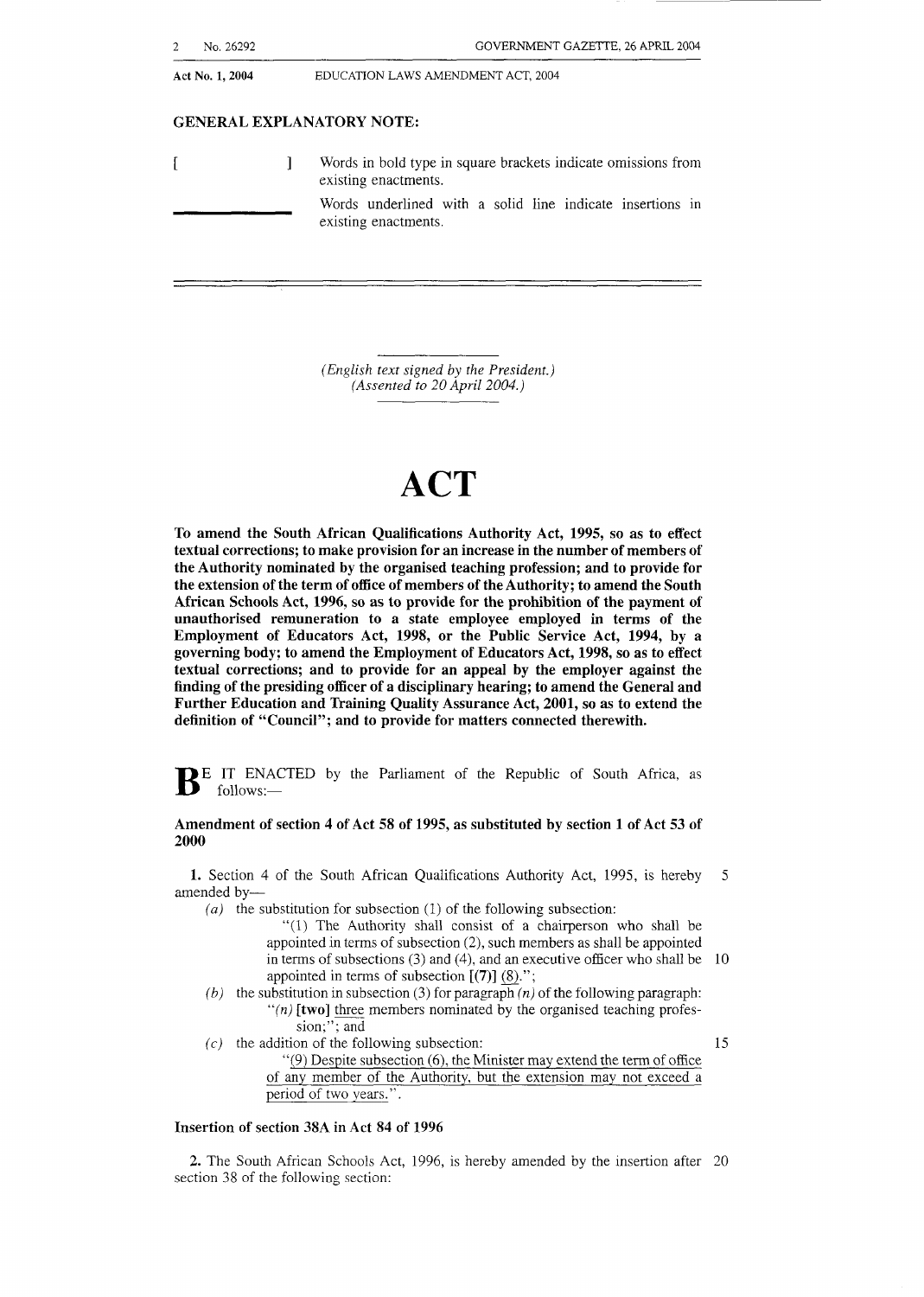#### Act No. 1, 2004 **EDUCATION LAWS AMENDMENT ACT, 2004**

#### **"Prohibition of payment of unauthorised remuneration, or giving of financial benetit or benetit in kind to certain employees**

| 38A. (1) Subject to subsection (2), a governing body may not pay or<br>give to a state employee employed in terms of the Employment of<br>Educators Act, 1998 (Act No. 76 of 1998), or the Public Service Act, 1994<br>(Proclamation No. 103 of 1994), any unauthorised- | 5  |
|--------------------------------------------------------------------------------------------------------------------------------------------------------------------------------------------------------------------------------------------------------------------------|----|
| remuneration;<br>(a)                                                                                                                                                                                                                                                     |    |
| $(b)$ other financial benefit; or<br>$(c)$ benefit in kind.                                                                                                                                                                                                              |    |
| (2) A governing body may apply to the employer for approval to pay a                                                                                                                                                                                                     | 10 |
| state employee any payment contemplated in subsection (1).                                                                                                                                                                                                               |    |
| (3) Such application must be lodged in writing in the office of the                                                                                                                                                                                                      |    |
| employer and must state-                                                                                                                                                                                                                                                 |    |
| $(a)$ full details of the nature and extent of the payment;                                                                                                                                                                                                              |    |
| $(b)$ the process and resources that will be used to compensate or                                                                                                                                                                                                       | 15 |
| remunerate the state employee; and                                                                                                                                                                                                                                       |    |
| (c) the extent of compliance with section 20(5) to (9).                                                                                                                                                                                                                  |    |
| (4) The governing body must make the application contemplated in                                                                                                                                                                                                         |    |
| subsection (2) at least four months prior to the finalisation of the school's                                                                                                                                                                                            |    |
| budget.                                                                                                                                                                                                                                                                  | 20 |
| (5) Despite subsection (1), a governing body may pay travel and                                                                                                                                                                                                          |    |
| subsistence expenses relating to official school activities but such expenses                                                                                                                                                                                            |    |
| may not be greater than those that would be payable to a public servant in                                                                                                                                                                                               |    |
| similar circumstances.                                                                                                                                                                                                                                                   |    |
| (6) An employer must not unreasonably refuse an application contem-                                                                                                                                                                                                      | 25 |
| plated in subsection $(2)$ .                                                                                                                                                                                                                                             |    |
| (7) In considering the application, the employer must take into account—                                                                                                                                                                                                 |    |
| $(a)$ the implications for the employer in terms of the employment contract                                                                                                                                                                                              |    |
| and labour law;<br>whether the service concerned in the application will interfere with the<br>(b)                                                                                                                                                                       | 30 |
| normal service delivery of the employee;                                                                                                                                                                                                                                 |    |
| whether the service concerned in the application has already been paid<br>(c)                                                                                                                                                                                            |    |
| for by the employer; and                                                                                                                                                                                                                                                 |    |
| whether the additional remuneration, other benefits or benefits in kind<br>(d)                                                                                                                                                                                           |    |
| support the core activities and functions of the school.                                                                                                                                                                                                                 | 35 |
| $(8)$ The payment contemplated in subsection $(1)$ must be reflected in the                                                                                                                                                                                              |    |
| school's budget, as presented to the general meeting of parents as                                                                                                                                                                                                       |    |
| contemplated in section 38(2).                                                                                                                                                                                                                                           |    |
| (9) If a governing body pays remuneration or gives any financial benefit                                                                                                                                                                                                 |    |
| or benefit in kind contemplated in subsection (1) to an employee without                                                                                                                                                                                                 | 40 |
| prior approval of the employer, the amount of money paid or benefit given                                                                                                                                                                                                |    |
| must be recovered by the employer on behalf of the school from members                                                                                                                                                                                                   |    |
| of the governing body who took that decision, excluding a member of the                                                                                                                                                                                                  |    |
| governing body who is a minor.                                                                                                                                                                                                                                           |    |
| (10) A governing body may appeal to the Member of the Executive                                                                                                                                                                                                          | 45 |
| Council against-                                                                                                                                                                                                                                                         |    |
| $(a)$ the refusal by the employer of an application contemplated in                                                                                                                                                                                                      |    |
| subsection $(2)$ ; or                                                                                                                                                                                                                                                    |    |
| the failure of the employer to provide a decision on an application<br>(b)<br>contemplated in subsection (2) within three months after the lodging                                                                                                                       | 50 |
| of the application in the office of the employer.".                                                                                                                                                                                                                      |    |
|                                                                                                                                                                                                                                                                          |    |
| Amendment of section 8 of Act 76 of 1998, as amended by section 16 of Act 48 of                                                                                                                                                                                          |    |

*3.* Section 8 of the Empioyment of Educators Act, 1998 (hereinafter referred to as the "Educators Act"), is hereby amended by the substitution for subsection (7) of the 55 foliowing subsection:

**1999 and section 11 of Act 50 of 2002**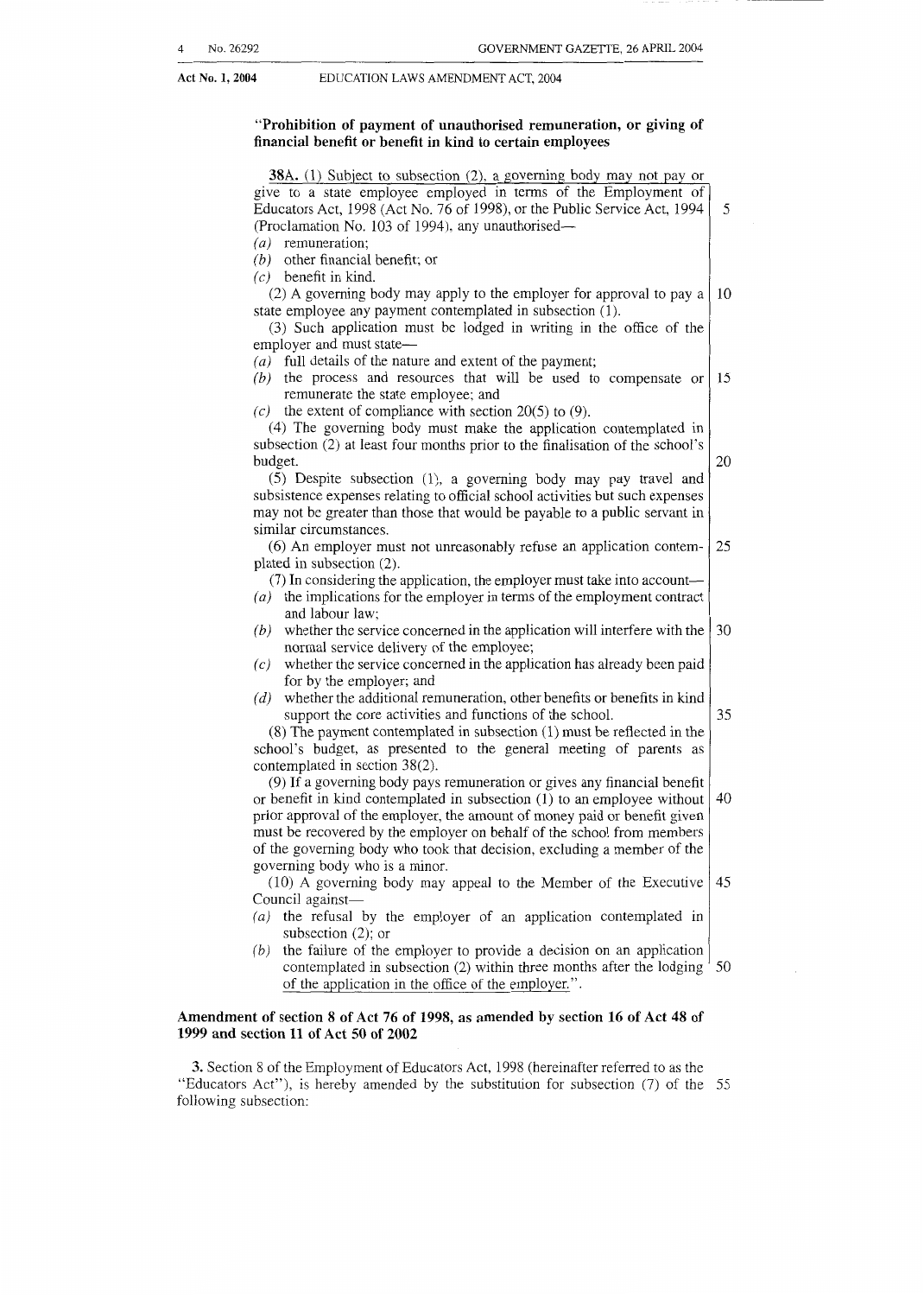**Act No. 1, 2004** EDUCATION LAWS AMENDMENT ACT, 2004

"(7) Despite section  $6(3)(a)$  and subsection (2), in the case of an educator who has been awarded a bursary by the employer to follow a course approved by the employer, the employer may transfer such an educator, with his or her consent, to any suitable post on the educator establishment of a public school, a further education and training institution or an adult basic education and training centre.". 5

#### **Amendment of section 25 of Act 76 of 1998, as substituted by section 12 of Act 53 of 2000**

**4.** Section 25 of the Educators Act, 1998, is hereby amended by the substitution for subsections (2) and (3) of the following subsections:

"(2) An educator or an employer has a right to appeal to the Minister or the 10 Member of the Executive Council, as the case may be, against the finding by the presiding officer of a disciplinary hearing **[that the educator has committed misconduct, as contemplated in section 17 or 181,** and against the sanction imposed in terms of section  $18(3)(e)$  to *(i)*.

procedure laid down in Schedule 2.". (3) In lodging an appeal, the educator or employer must comply with the 15

#### **Amendment of section 34 of Act 76 of 1998**

**5.** The following section is hereby substituted for section 34 of the Educators Act, 1998:

#### **"Offences and penalties** 20

**34.** Any person who-

- (a) has been duly summoned under **[section 21(3)(a)]** item  $7(12)$  of Schedule 2 and who fails without sufficient cause-
	- (i) to attend at the time and place specified in the summons; or
	- (ii) to remain in attendance until excused by the disciplinary 25 tribunal from further attendance;
- (b) has been called upon in terms of  $[section 21(3)(b)]$  item 7(12) of Schedule *2* and who refuses to be sworn or to affirm as a witness; or
- $(c)$  fails without sufficient cause-
	- (i) to answer fully and satisfactorily any question lawfully put to 30 that person under  $[section 21(3)(c)]$  item 7(12) of Schedule 2; or
	- (ii) to produce any book, document or object in that person's possession or custody or under that person's control which that person was required to produce in terms of the said **[section** 35 **21(3)(c)]** item *7(* 12) of Schedule 2,

shall be guilty of an offence and liable on conviction to a fine or to imprisonment for a period not exceeding six months or both **[such]** *3* fine and such imprisonment.".

#### **Amendment of item 9 of Schedule 2 to Act 76 of 1998** 40

**6.** Item 9 of Schedule *2* to the Educators Act, 1998, is hereby amended by the substitution for sub-items  $(1)$ ,  $(2)$  and  $(4)$  of the following sub-items respectively:

.'(I) An educator or an employer may appeal against a finding or sanction by making an application in accordance with Form E attached to this Schedule.

(2) The educator or the employer must, within five working days of receiving 45 notice of the final outcome of a disciplinary hearing, submit the appeal form to the Member of the Executive Council or the Minister, as the case may be.

(4) If the Member of the Executive Council or the Minister, as the case may be, chooses to allow further representations by the educator, **[or]** his or her representative or an employer, he or she must notify the educator or employer 50 respectively of the date, time and place where such representations must be made.".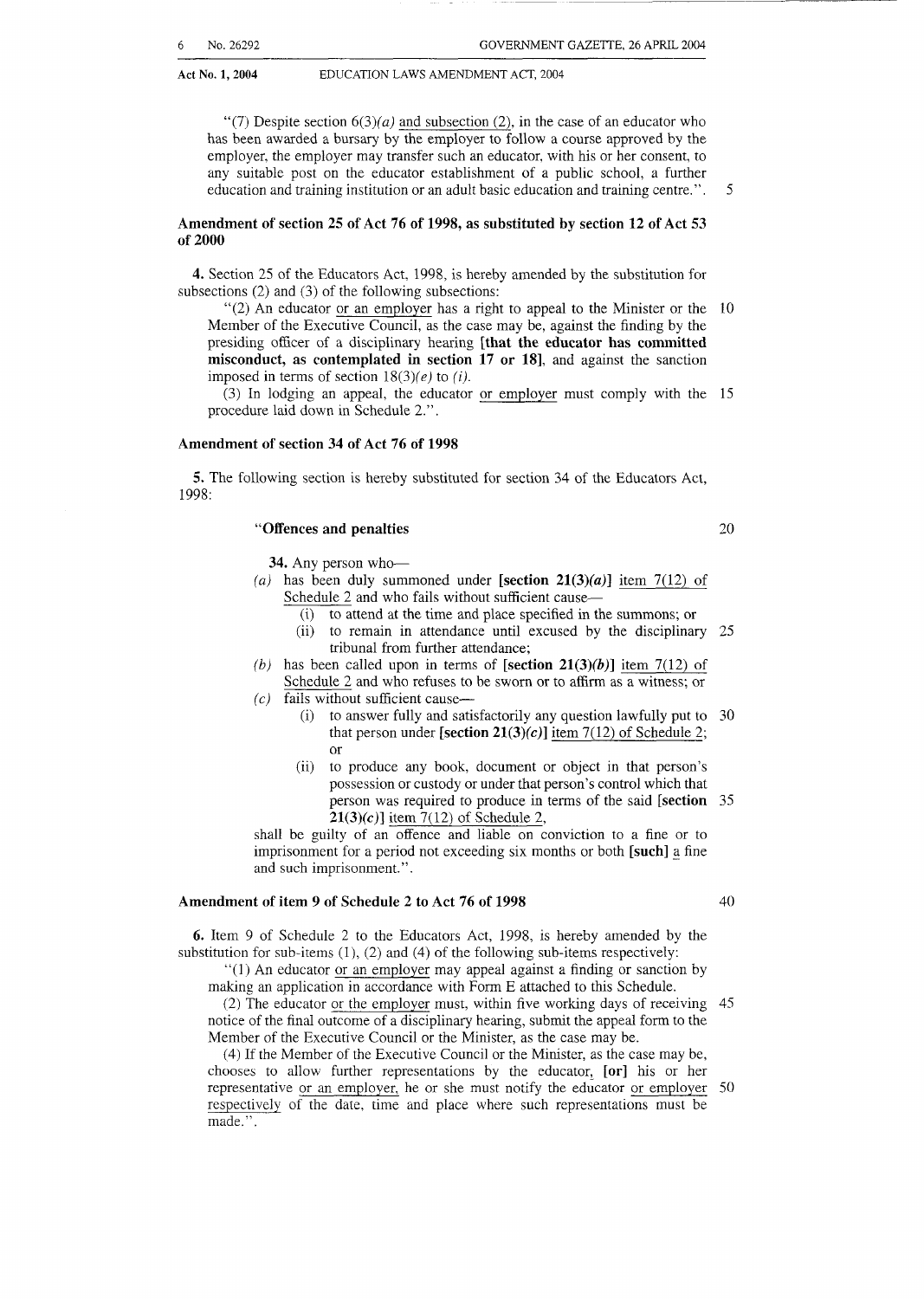8 No. 26292 GOVERNMENT GAZE'ITE, 26 APRIL 2004

**Act No. 1,2004** EDUCATION LAWS AMENDMENT ACT, 2004

#### **Substitution of Form E of Schedule 2 to Act 76 of 1998**

**7.** Schedule 2 to the Educators Act, 1998, is hereby amended by the substitution for Form E of the following form:

#### **"FORM E**

#### **NOTICE OF APPEAL** *5*

#### **[DATE]**

#### **[NAME OF APPEAL AUTHORITY]**

| I, , [NAME OF EMPLOYEE OR EMPLOYER]                             |  |  |  |
|-----------------------------------------------------------------|--|--|--|
| hereby appeal against the FINDINGS and/or SANCTION that have    |  |  |  |
| been imposed in terms of the Disciplinary Code and Procedure 10 |  |  |  |
| on $\ldots$ [DATE] at $\ldots$ [PLACE].                         |  |  |  |

I attach a copy of the final outcome of the disciplinary enquiry. **[THE APPEAL REQUEST IS NOT VALID UNLESS THIS DOCUMENT IS ATTACHED]** 

My reasons for appeal are: 15

The desired outcome of the appeal is:

I wisWdo not wish **[CHOOSE ONE]** to provide additional evidence not available at the time of the disciplinary proceedings.

#### SIGNATURE OF EMPLOYEE OR EMPLOYER

DATE

[PERSAL NO.]

#### [PERSONAL DETAILS OF THE EMPLOYEE]

- NB: Educators or employers may only appeal against the finding or sanction or both the finding and resultant sanction of  $\frac{25}{25}$ 
	- 1. suspension without pay for a period not exceeding three months;
	- 2. demotion;
	- *3.* a fine:

4. a combination of the above sanctions together with warnings; or

5. dismissal.". 30

20

#### **Amendment of section 1 of Act 58 of 2001**

**8.** Section 1 of the General and Further Education and Training Quality Assurance Act, 2001 (hereinafter referred to as the "Quality Assurance Act"), is hereby amended by the substitution for the definition of "Council" of the following definition:

*'I* 'Council' means Umalusi, the Council for General and Further Education and *35*  Training Quality Assurance [Council], established by section 4;".